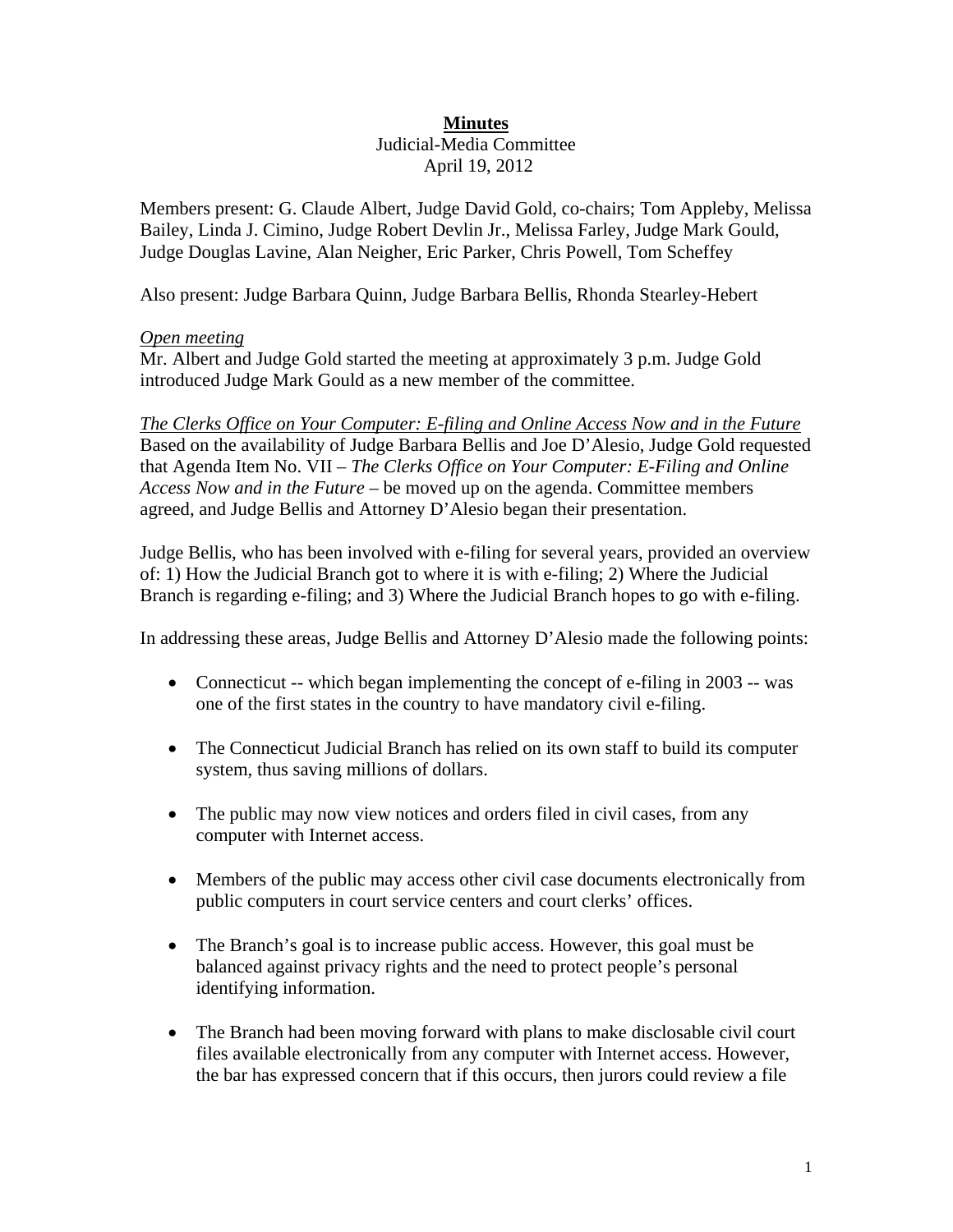despite a court order that they refrain from such activity. The Judicial Branch is currently getting feedback from the bar regarding this concern.

- Until this concern is resolved, there is no timetable at this point for the online posting of entire civil case files.
- It is anticipated that the e-filing of certain family cases will start in the spring of 2013.
- It has never been anticipated that family files would be available via the Internet to members of the public.
- Conservatively, it will take at least three to four years to set up for an e-filing system for criminal cases. This is an area that will require a lot of work.

Committee members discussed the potential for jurors to view online documents that they should not be viewing. Various remedies were discussed, i.e. for the judge to be absolutely clear in his/her instructions that such action is not allowed; setting up a registration system; and whether the Judicial Branch could make the file unavailable electronically at remote locations once the jury is impaneled (the file would still be available through the clerk's office and court service centers). Attorney D'Alesio responded that that could be when the news media most wants to view the file. Some committee members expressed concern about setting up two standards: one for the media and the other for members of the public. Committee members also debated whether jurors would actually commit misconduct – some viewed the threat of juror misconduct as overrated while others said the availability of such documents would be a big temptation. Judge Bellis added that the Judicial Branch does not want to put documents online, only to pull them back.

Mr. Parker asked whether there is a way for the Judicial Branch to provide notification regarding developments in court cases. Mr. D'Alesio said he would look into whether such notification is doable.

# *Bloggers/Camera Rules*

Judge Quinn asked the committee for suggestions on what criteria should be used to determine if individuals meet the Practice Book definition of "media," amid the backdrop of new media. Judge Gould, Mr. Appleby, Attorney Neigher and Ms. Bailey agreed to try to develop some suggestions.

*Discussion of Possible Rules Proposal re: Closed Circuit Video in an Overflow Room*  The committee tabled this issue until its next meeting.

### *Committee Updates*

The committee tabled the updates until its next meeting.